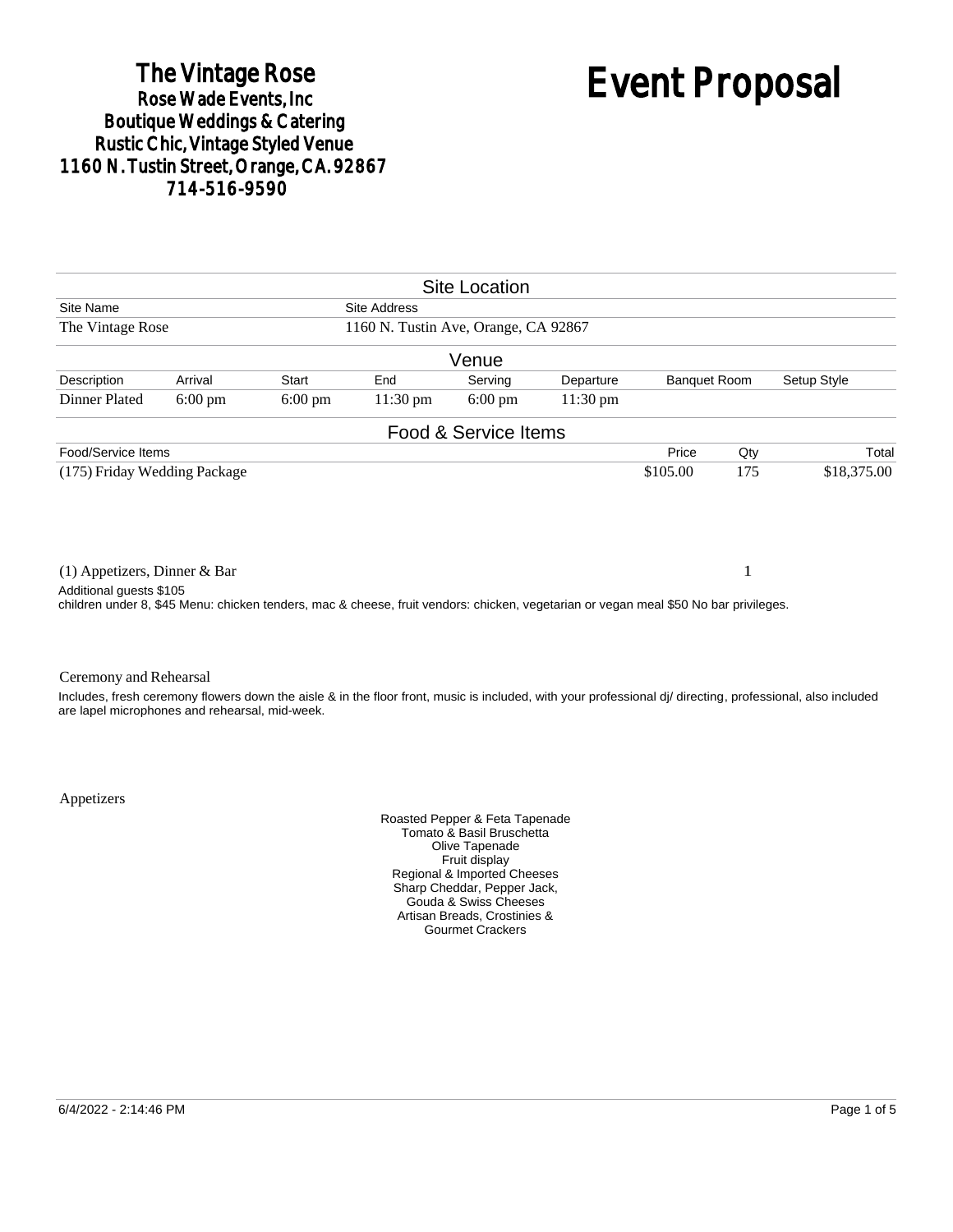Two Course Sit Down Dinner

Select One Gourmet Salad

Spinach & Berries Candied Walnuts, Gorgonzola & Balsamic Vinaigrette Classic Caesar Shaved Parmesean, Garlic Croutons, Crostini & Bruschetta Italian Wedge Romaine, Olives, Garbanzo Beans, Red Onion & Feta, Italian Dressing

Main Entrees

Three Proteins Chicken, Beef, Fish, Choice to serve Vegetarian, Vegan or Gluten Free Options four guests.

Couple select the style of protein served at our tasting event. Your guests will have one choice of protein to enjoy.

Rosemary Garlic Chicken Grilled with Garlic & Lemon Beurre Blanc Chicken Breast Marsala Wild Mushroom in Marsala Wine Sauce Parmesan Crusted Chicken Tuscan Tomatoes with Asiago Cream Cilantro Chicken In Chipotle Cream Sauce

Hanger Steak Served with Brazilian Chimichurri Braised Beef Bourguignon With Onions & Baby Carrots Steak Gorgonzola In Cabernet Reduction topped with Gorgonzola Crust

> Poached Salmon In Cream Dill Roasted Salmon Honey Ginger Glaze

Accompaniments Wild Rice Pilaf Garlic Mashed Potatoes Parsley French Potatoes Glazed Baby Carrots Vegetable Ratatouille Summer Vegetables Served with Artisan Breads & Butter

Full Bar 4 Hours

#### Beer:

Corona, Pacifico, Dos Equis Lager, Heineken, Lagunitas IPA, Sam Adam's, Blue Moon, Fat Tire, Coors Light, Bud Light, Goose Is land IPA, Shock Top, Ace Hard Cider, O'Douls

On Tap On: Six beers on Tap: Una Mas, , Stella Artois, Space Dust Kölsch Beer, Cali Blood Orange & Hoegaarden - we change selections by season.

Wine: Sonoma County house wines, Merlot, Cabernet Savignon, Pinot Noir, Chardonnay & Pinot Grigio, Sparkling Wine and Apple Cider, Pink Champagne

#### Mixed Drinks:

Jack & Coke, Seven/Seven, Lime Margarita, Rum & Coke, Jameson Ginger, Gin & Tonic, Vodka Soda, Madori Sour, Mimosa, Baileys & Coffee, Screwdriver, Tequila Sunrise, Vodka Cranberry, Captain & Coke, Malibu Pinneaple.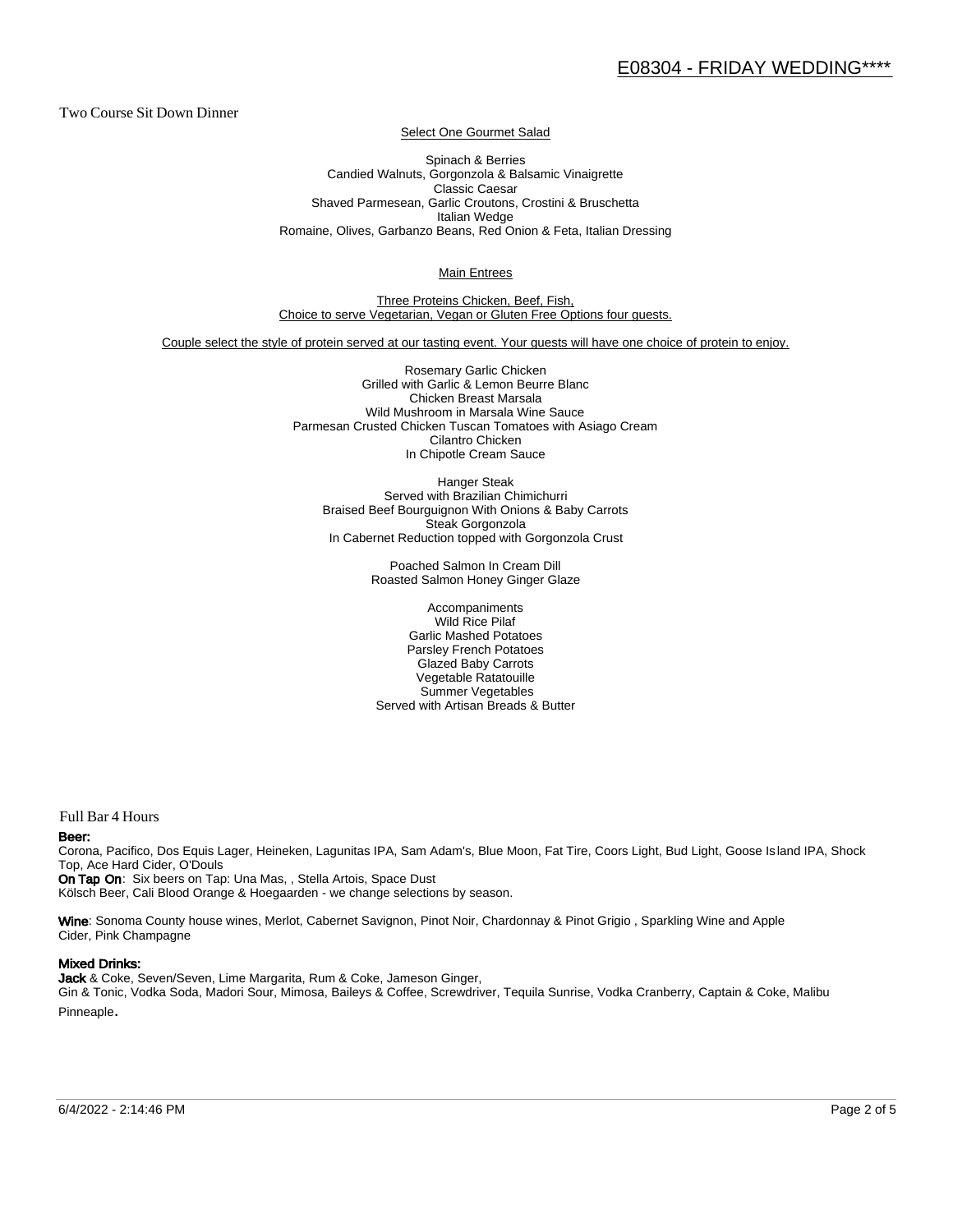Mocktail Bar

Non-Alcoholic Drinks Sparkling Cider Roy Rogers Shirley Temple Orange Spritzer Orange Juice Cranberry Juice Coke, Diet Coke, Sprite

Champagne & Wall Wall Our amazing bar starts at the awesome champagne wall!! Beautiful display of champagne, pink Champagne, White Wine, Rosé, Red Wine & a beautiful OMBRÉ look

Donut Wall with Donuts

Champagne or Cider Toast

### Fresh Flowers

Fresh beautiful flowers in white and greenery.

# Gourmet Coffee & Hot Tea

# Citrus Infused Water & Tropical Ice Tea

#### China, Flatware & Stemware

To style your tables, your choice of: Classic White China, Vintage Style China Gold, or Silver Flatware option Water Goblet in Clear, Pink, Navy Blue, Vintage, Blue or Clear Mason Jar Champagne Glasses, Wine Glasses & Bar ware

Chargers gold or silver

Farm Tables wooden farm tables

Reception Chairs

Runners & Napkins choice of available chiffon runners & a large variety of napkin colors! We can help you customize your tablescape!!

# Sign In Table vintage desk or table

6/4/2022 - 2:14:46 PM Page 3 of 5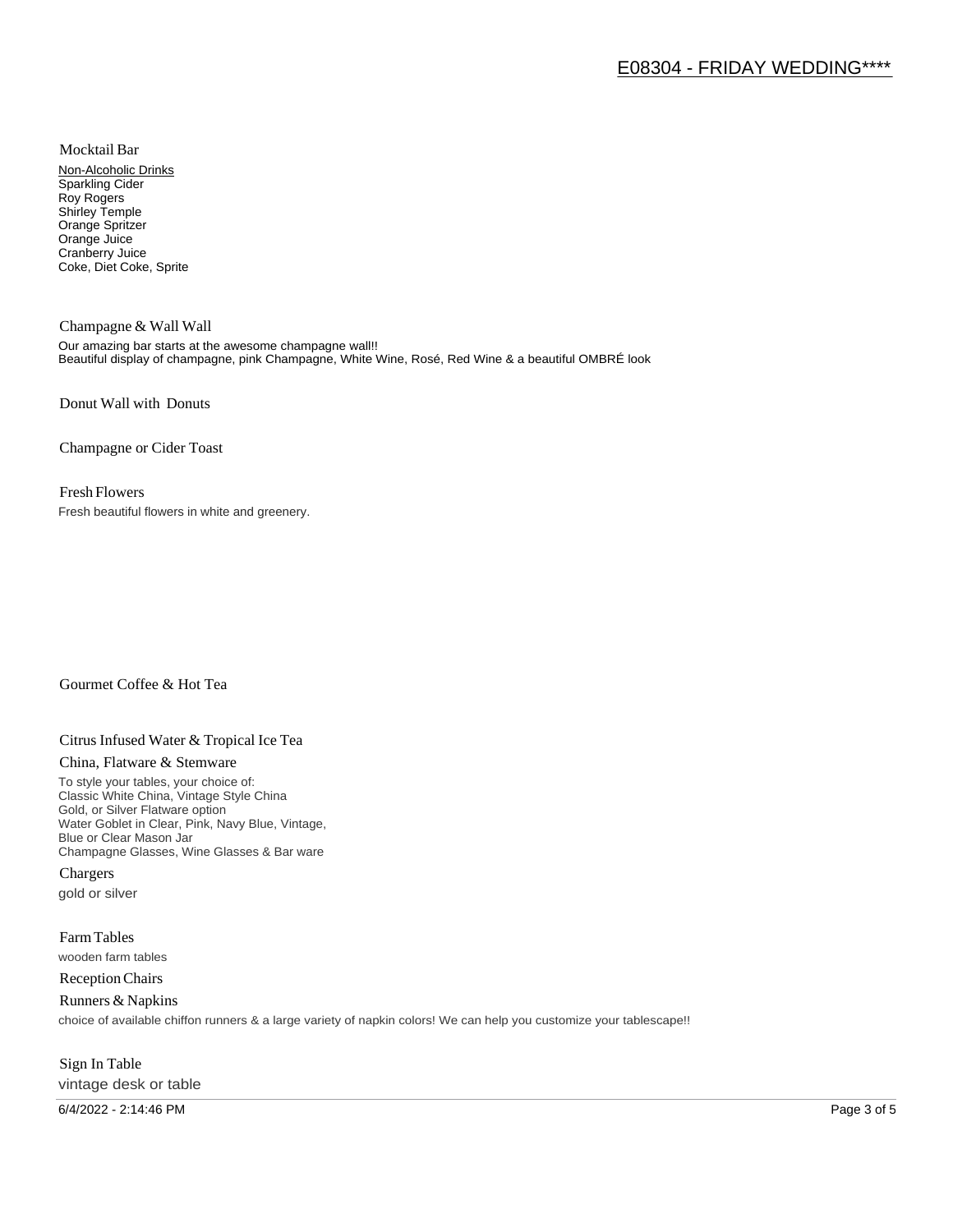## Escort Card Boards

beautiful frame attached to the wall with greenery and wire to hang your escort cards.

#### Table Numbers

You may use our table numbers, pretty and elegant. Or you may bring your own

D.J. & M.C. Exclusive D.J./M.C. Personalized Music Meetings & Tailored Made Selection to meet your event needs

#### Surround Sound & Microphones

Digital Photo Booth included

Video & Screen included

if you decide to show a video or pictures, we got you! we have the equipment! bring in your media !!

#### Month of Wedding Coordinator

Coordinator will coordinate efforts with all vendors contracted for wedding. Coordinator will work closely with all vendors, D.J., Photographer,

Coordinator will make a detailed wedding day schedule/ timeline with the wedding couple for the rehearsal, ceremony and reception and all vendors arrival & departure times. Vendors will receive a copy and explanation of final plan one week prior to the wedding date. Will serve as the point person for every vendor. She directs the event from start to finish.

Will make sure set-up/décor for ceremony and reception is according to couples specifications the day of the wedding. .Supervision of reception events, such as cake cutting, (working with photographer, D.J., Caterers) to cut the cake, throw the garter/bouquet and ease couple into dancing so that each event flows smoothly.

Will assure that all guest management is provided including reserved and assigned seating.

Coordinator will organize and instruct processional line-up and space wedding party on aisle accordingly.

Wedding coordinator will instruct ushers on greeting guests and escorting procedures.

The wedding coordinator will have a kit with pins, safety pins and other necessities, should there be a need for them.

The wedding coordinator will keep marriage license/ketuba, ring box and miscellaneous items for wedding couple and bridal party.

The wedding coordinator will help gather up items such as gifts and work with designated family member to give items at the end of the night. Day of Services available six weeks before wedding day by appointment..

The Suite

We welcome the bride & team bride with champagne, mimosas, freshly brewed coffee and provide after ceremony appetizers Bridal space has private power room, lots of light, and wall mirrors **available 1 1/2 hours before and until end of event** 

Groom Pub -

Cool cave with a cigar bar feel, pool table, comfortable chairs & sofas, built in bar, satellite t.v. Serving Kolsch Beer on tap private restroom, and a great space for pictures!!! **available 1 1/2 before ceremony Pub closes at the start of ceremony**

| $(1)$ Security         | \$500.00   | \$500.00   |
|------------------------|------------|------------|
| $(1)$ The Vintage Rose | \$4,500.00 | \$4,500.00 |

Special Requests